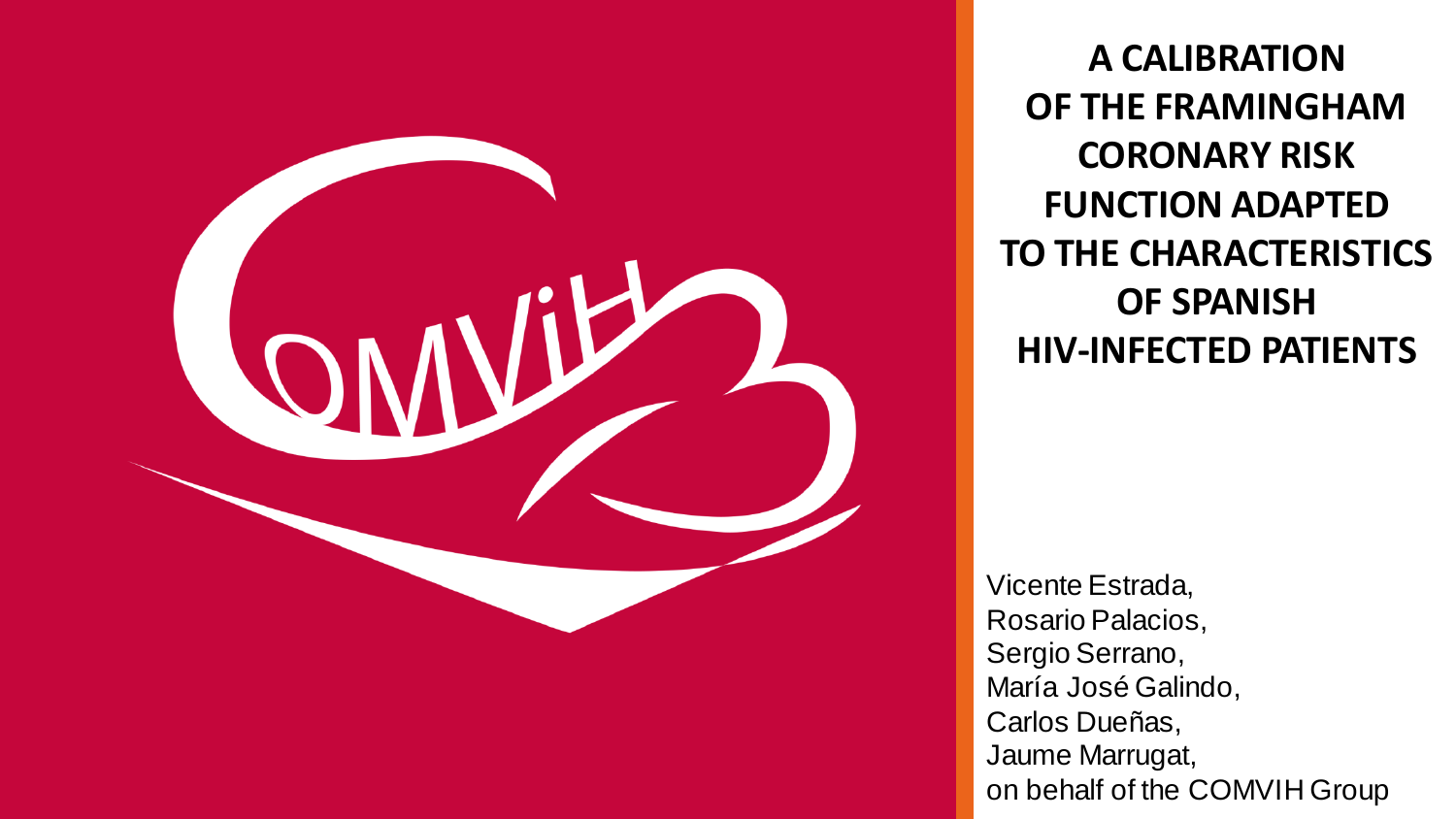

#### **AR treatments that have chronified the disease of HIV infected patients:**

 $\checkmark$  Have expanded their life expectancy,

 $\checkmark$  Have worsened the cardiovascular risk profile over their life-span,

Have increased their coronary artery disease incidence as compared to general population

Have led to recognize that general population cardiovascular risk functions underestimate HIV patients actual risk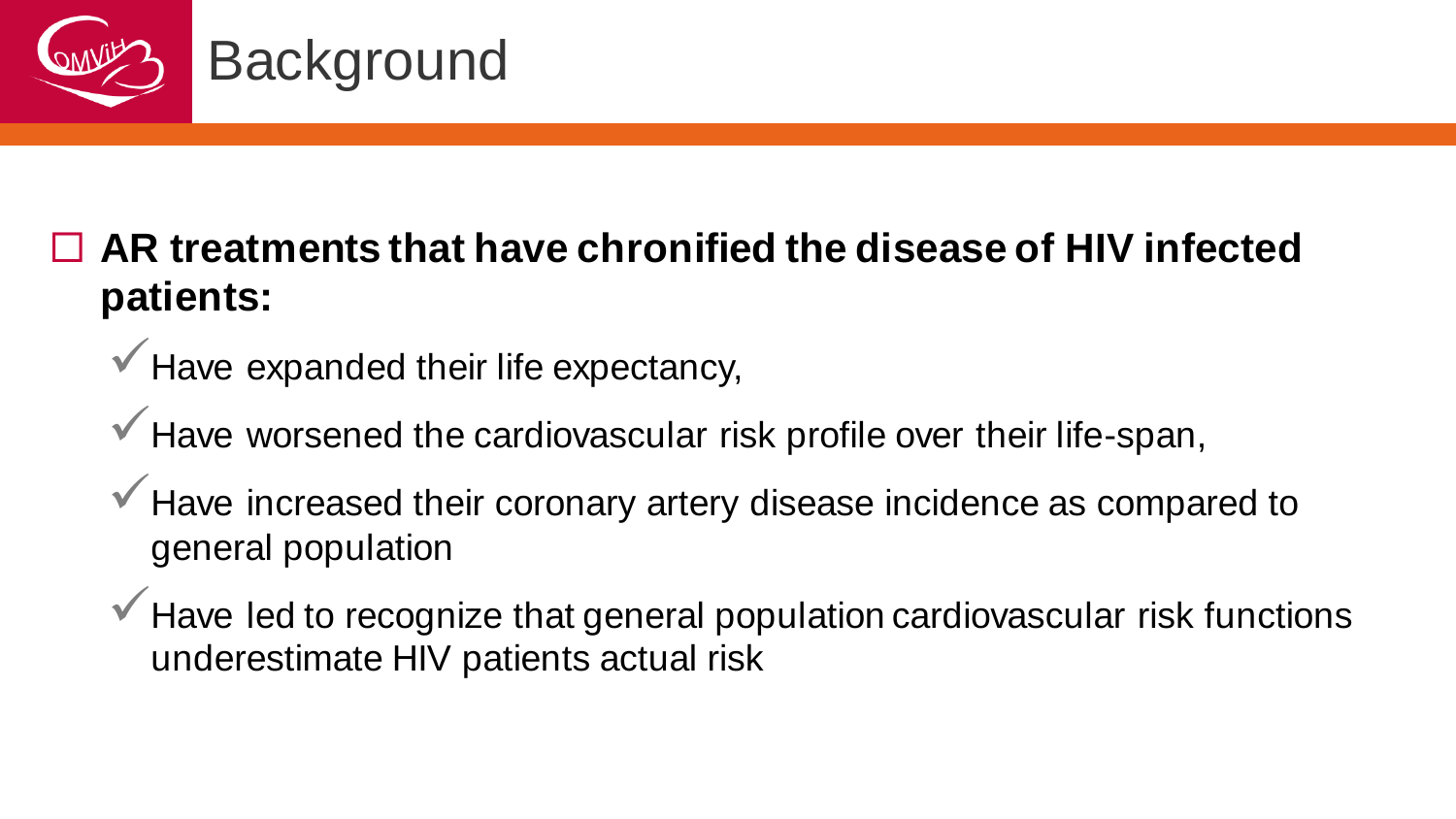

#### **Atherosclerosis is its common ethiology**

### **There three main expressions of the atherosclerosis**

- Coronary artery disease (CAD) (30% occur as sudden deaths)
- Ischaemic stroke
- Peripheral artery disease (lower limbs, Aorta, carotid arteries) & other arteries (mesenteric, kidney…)

 **CAD yields the heaviest burden and the one that is best predicted with cardiovascular risk functions**

**The most accurate existing functions involve CAD risk**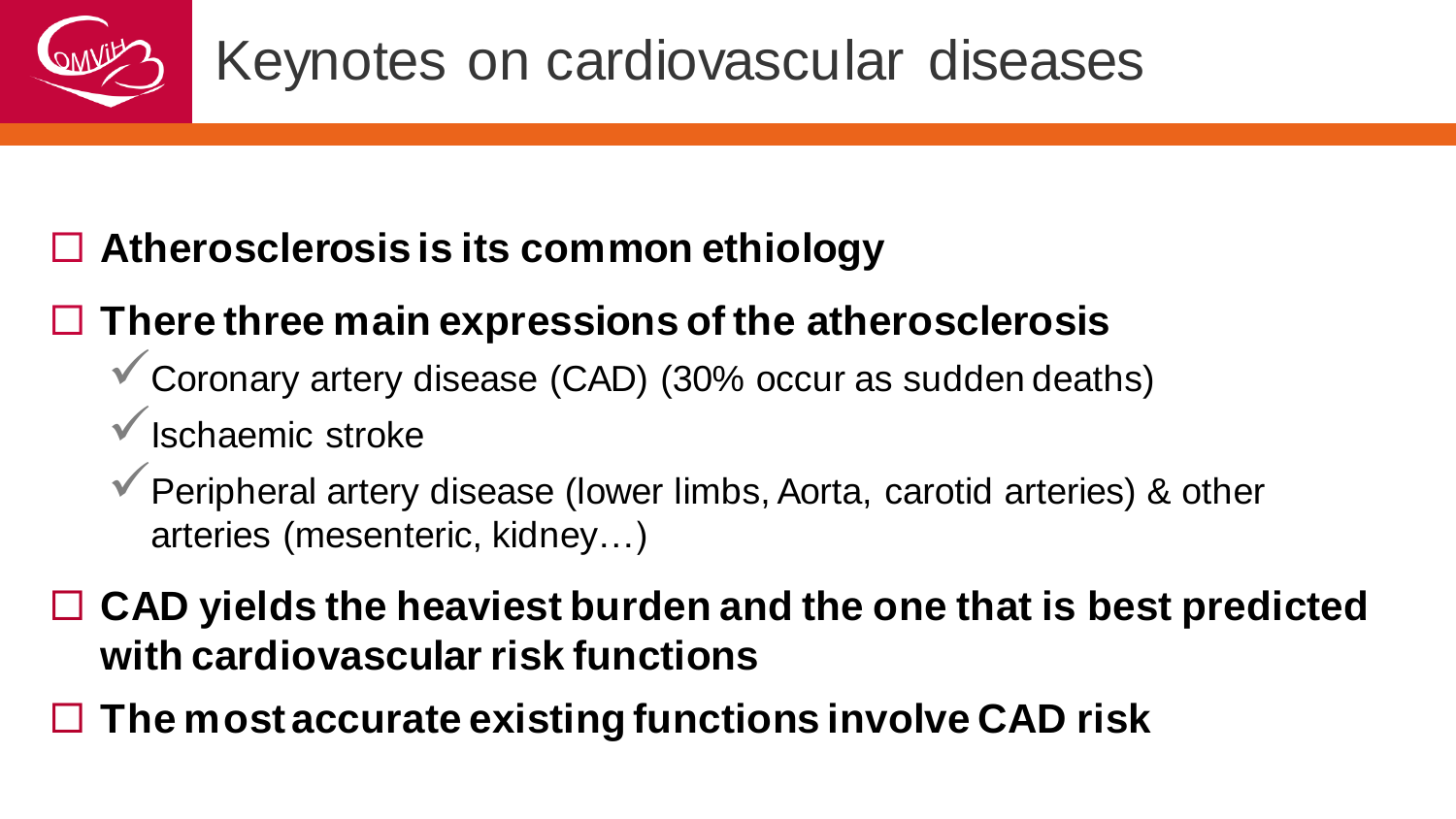

 **To calibrate the Framingham function to the CHD incidence and cardiovascular risk factor prevalence characteristics of VIH-IP in Spain.**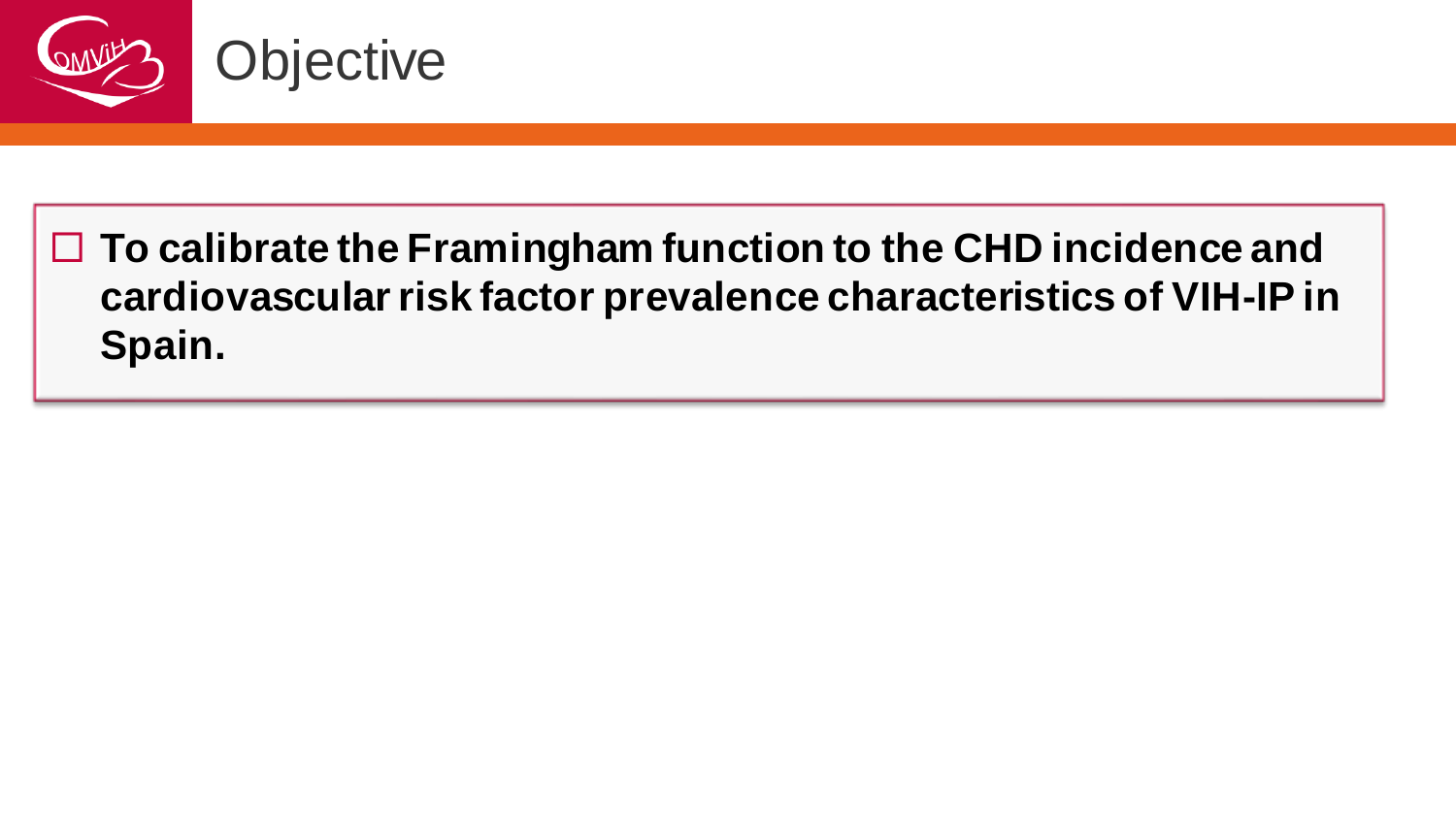

- $\Box$  The CAD Framingham function was calibrated with previously tested methods in population aged 35 to 74 years.
- $\Box$  Cox model in which general population 10-year CAD incidence (4.9% in men and 2.2% in women), risk factor prevalences were replaced by those of a Spanish VIH-IP cohort (4.96%, and 2.23%, respectively).
- $\Box$  Proportion of CAD incidence of women extrapolated from general population to ensure model stability.
- $\Box$  Risk classified in four 10-year categories : <5% (low), 5-<10 moderate, 10-<15 high, and ≥15 very high.

D'Agostino RB. JAMA. 2001;286:180–8.; Haq IU. Heart. 1999;81:40–6. Marrugat J. JECH. 2003;57: 634–8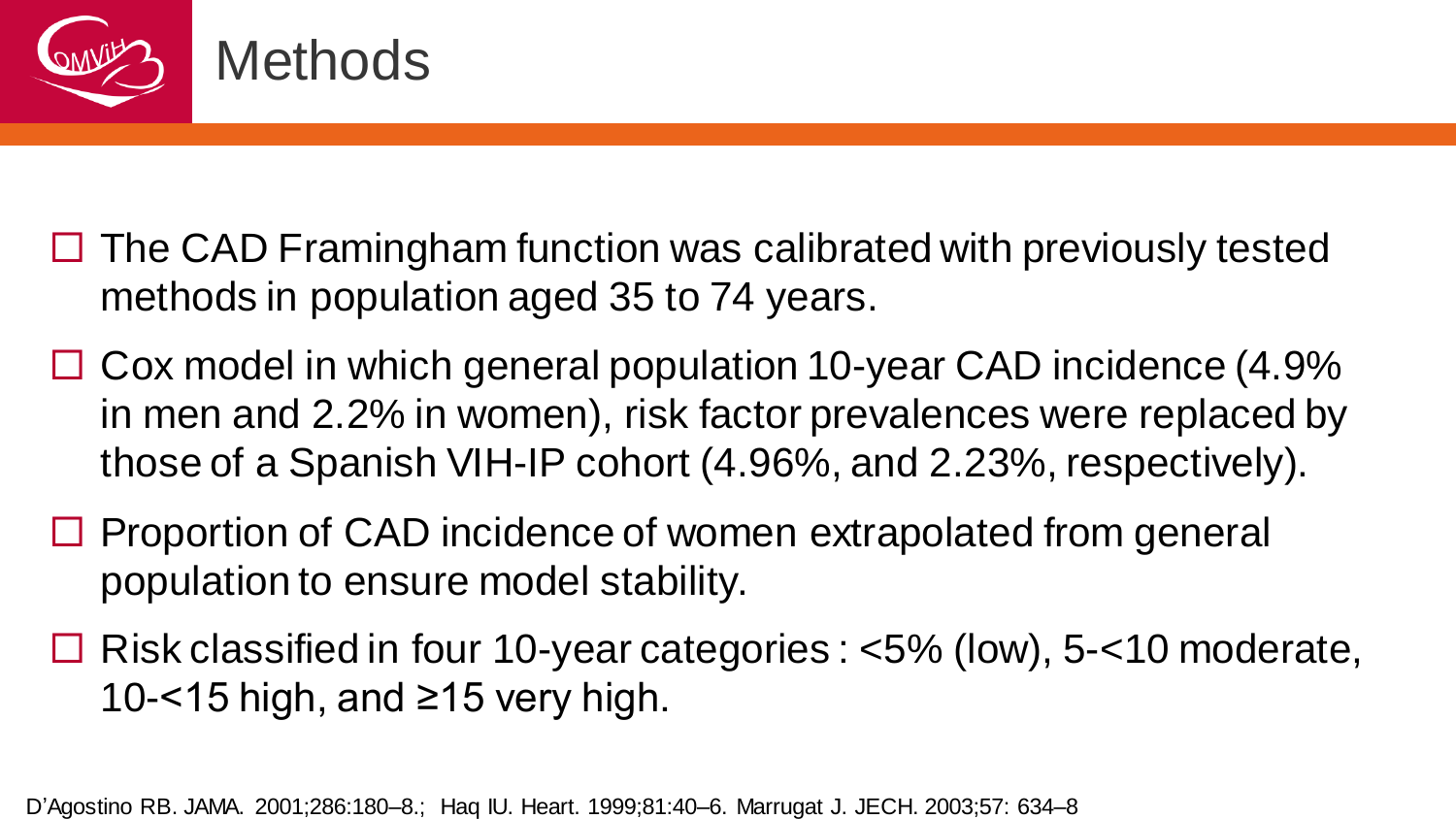

## Results: Risk factor coefficients in original Framingham function

| <b>Risk factors</b>                      | <b>Coefficients</b> |            |  |
|------------------------------------------|---------------------|------------|--|
|                                          | <b>Men</b>          | Women      |  |
| Age                                      | 0.04826             | 0.33766    |  |
| Age squared                              | ---                 | $-0.00268$ |  |
| Total Cholesterol (mg/dL)                |                     |            |  |
| < 160                                    | $-0.65945$          | $-0.26138$ |  |
| $160 - 200$                              | $\Omega$            | 0          |  |
| $200 - 240$                              | 0.17692             | 0.20771    |  |
| $240 - 280$                              | 0.50539             | 0.24385    |  |
| >280                                     | 0.65713             | 0.53513    |  |
| HDL- Cholesterol (mg/dL)                 |                     |            |  |
| < 35                                     | 0.49744             | 0.84312    |  |
| $35 - 45$                                | 0.2431              | 0.37796    |  |
| $45 - 50$                                | $\Omega$            | 0.19785    |  |
| $50 - 60$                                | $-0.05107$          | 0          |  |
| ≥60                                      | $-0.4866$           | $-0.42951$ |  |
| Blood pressure mmHg (Systolic/Diastolic) |                     |            |  |
| < 120 / < 80                             | $-0.00226$          | $-0.53363$ |  |
| $120 - 130 / 80 - 85$                    | $\Omega$            | $\Omega$   |  |
| $130 - 140 / 85 - 150$                   | 0.2832              | $-0.06773$ |  |
| $140 - 160 / 90 - 100$                   | 0.52168             | 0.26288    |  |
| ≥160/<br>$\geq 100$                      | 0.61859             | 0.46573    |  |
| <b>Diabetes</b>                          | 0.42839             | 0.59626    |  |
| Smoker                                   | 0.52337             | 0.29246    |  |

Wilson PWF. *Circulation*. 1998; 97: 1837-47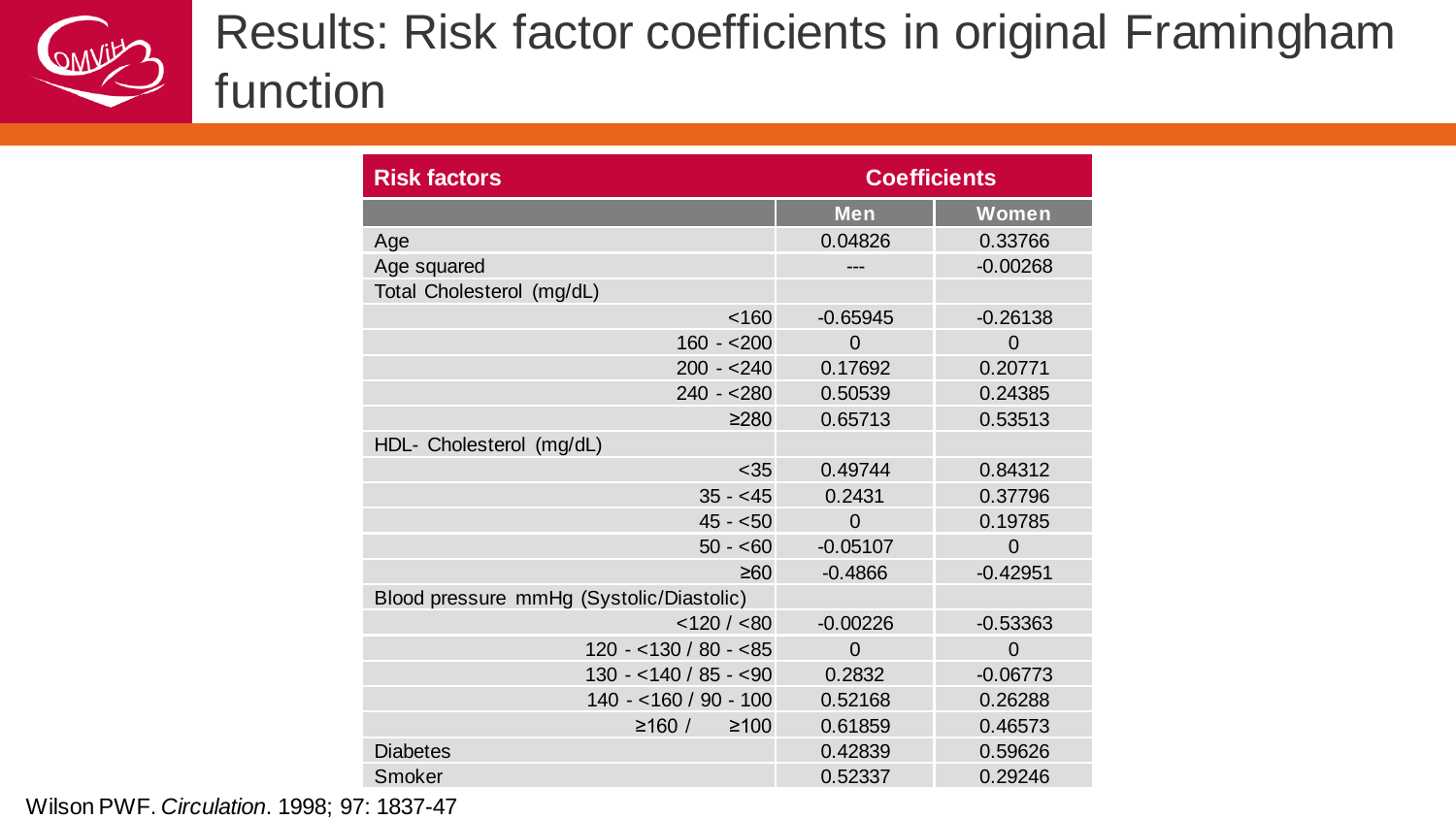Results: Cardiovascular risk factors prevalence in HIV infected patients & Spanish General population

|                               | <b>Spanish general population</b> |        | <b>Spanish HIV patients*</b> |       |
|-------------------------------|-----------------------------------|--------|------------------------------|-------|
| <b>Risk factors</b>           | <b>Men</b>                        | Women  | <b>Men</b>                   | Women |
| N                             | 13,425                            | 15,462 | 479                          | 162   |
| Age (years)                   | 53.8                              | 53.4   | 44.4                         | 41.9  |
| Total Cholesterol (mg/dL)     |                                   |        |                              |       |
| < 160                         | 7.35%                             | 6.35%  | 25.9%                        | 27.8% |
| $160 - 200$                   | 29.6%                             | 29.9%  | 32.2%                        | 29.0% |
| $200 - 240$                   | 39.5%                             | 39.0%  | 25.5%                        | 22.2% |
| $240 - 280$                   | 18.3%                             | 19.6%  | 10.6%                        | 16.7% |
| ≥280                          | 5.20%                             | 5.17%  | 5.85%                        | 4.32% |
| HDL- Cholesterol (mg/dL)      |                                   |        |                              |       |
| $35$                          | 7.54%                             | 1.75%  | 15.9%                        | 8.64% |
| $35 - 45$                     | 32.4%                             | 13.4%  | 32.2%                        | 23.5% |
| $45 - 50$                     | 20.4%                             | 14.7%  | 17.5%                        | 13.0% |
| $50 - 60$                     | 25.4%                             | 32.4%  | 20.5%                        | 27.8% |
| $\geq 60$                     | 14.3%                             | 37.9%  | 14.0%                        | 27.2% |
| < 120/<br>Blood pressure mmHg |                                   |        |                              |       |
| <80                           | 18.3%                             | 35.7%  | 41.3%                        | 59.9% |
| $120 - 130 / 80 - 85$         | 20.8%                             | 18.7%  | 29.6%                        | 21.0% |
| $130 - 140 / 85 - 90$         | 20.8%                             | 16.3%  | 15.9%                        | 11.7% |
| $140 - 160 / 90 - 100$        | 28.2%                             | 21.2%  | 9.60%                        | 4.94% |
| ≥160 /<br>$≥100$              | 11.9%                             | 8.20%  | 3.55%                        | 2.47% |
| <b>Diabetes</b>               | 17.1%                             | 11.8%  | 4.80%                        | 4.94% |
| Smoker                        | 33.0%                             | 19.6%  | 65.6%                        | 72.2% |

Grau M. Rev Esp Cardiol. 2011; 64: 295-304  $\blacksquare$  \* Hospital del Mar patients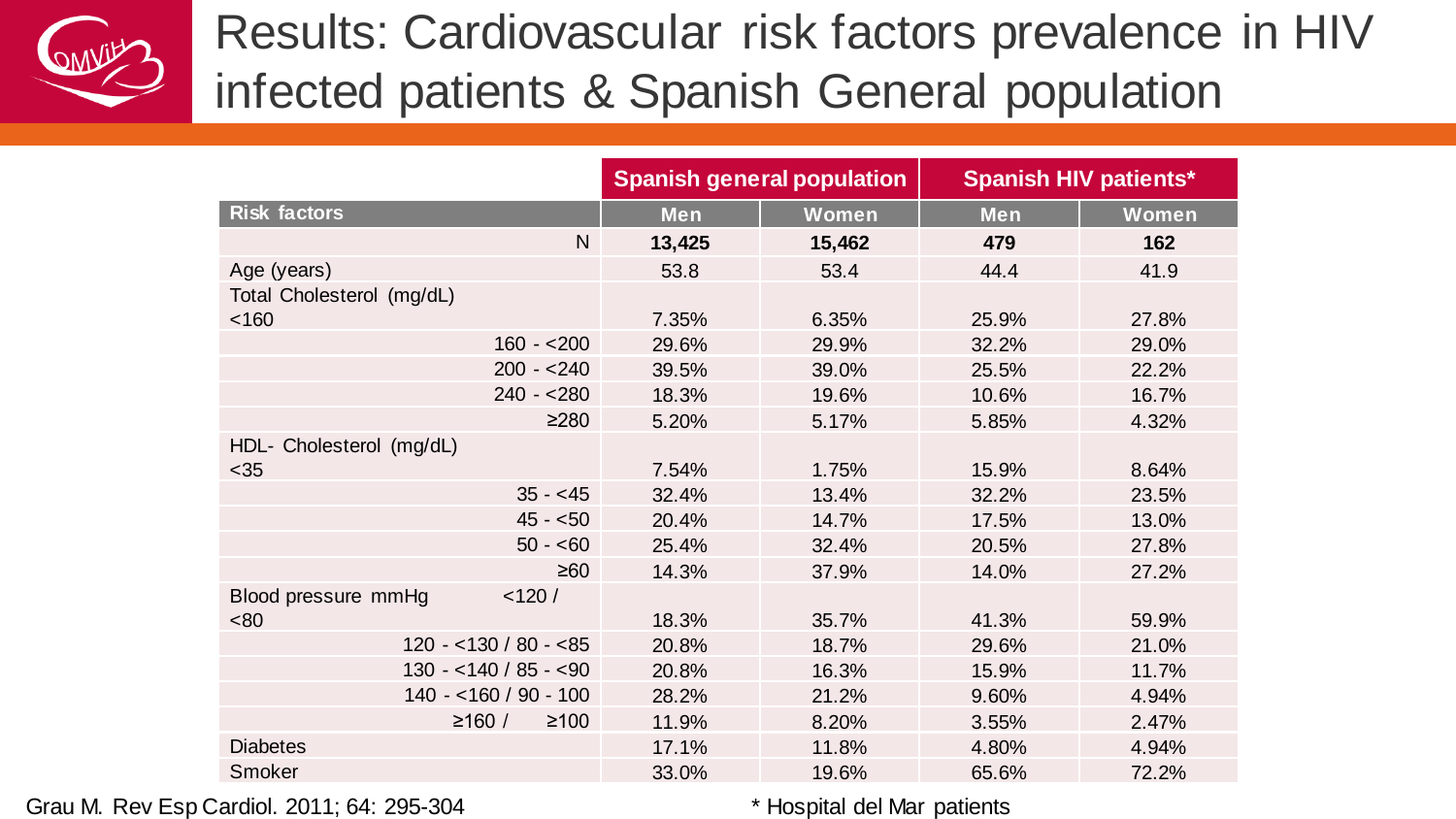

# Results: 10-year CAD incidence in a HIV infected patients Spanish cohort

|                                    | <b>Mean age</b><br>(years) | % Men | # CAD<br>events | Person/year (py) or<br>median follow-up (y) | 10-y CAD<br><i>incidence</i> |
|------------------------------------|----------------------------|-------|-----------------|---------------------------------------------|------------------------------|
| <b>HOPS</b> $(n = 2,392)$          | 42                         | 75%   | $139*$          | 6.5y                                        | $-8.9\%$                     |
| <b>NA ACCORD</b> $(n = 25,094)$    | ~1.36                      | 81%   | 490**           | 100,975 py                                  | 4.9%                         |
| <b>PHCS-HIV</b> ( $n = 2,270$ )    | 46                         | 62%   | $125**$         | 6.3y                                        | 8.7%                         |
| <b>D.A.D</b> ( $n = 32,663$ )      | 39                         | 74%   | 702*            | 186,365 py                                  | 3.8%                         |
| <b>CORIS (Spain)</b> $(n = 5,185)$ | 36                         | 80%   | $17***$         | 13,306 py                                   | 1.3%                         |
| H del Mar (Spain) (641)            | $-43$                      | 81%   | $20***$         | 10,2 y                                      | 3.7%                         |
| H del Mar (Spain) Men (479)        | 44                         | 100%  | $20***$         | 10.2 y                                      | 4.96%                        |
| H del Mar (Spain) Women (162)      | 42                         | 0%    | ****            | 10.2 y                                      | $2.23%***$                   |

\* Angina, acute myocardial infarction (AMI), CABG, PCI; \*\* AMI; \*\*\* AMI or angina \*\*\*\* Mean survival extrapolated from the proportion in General Population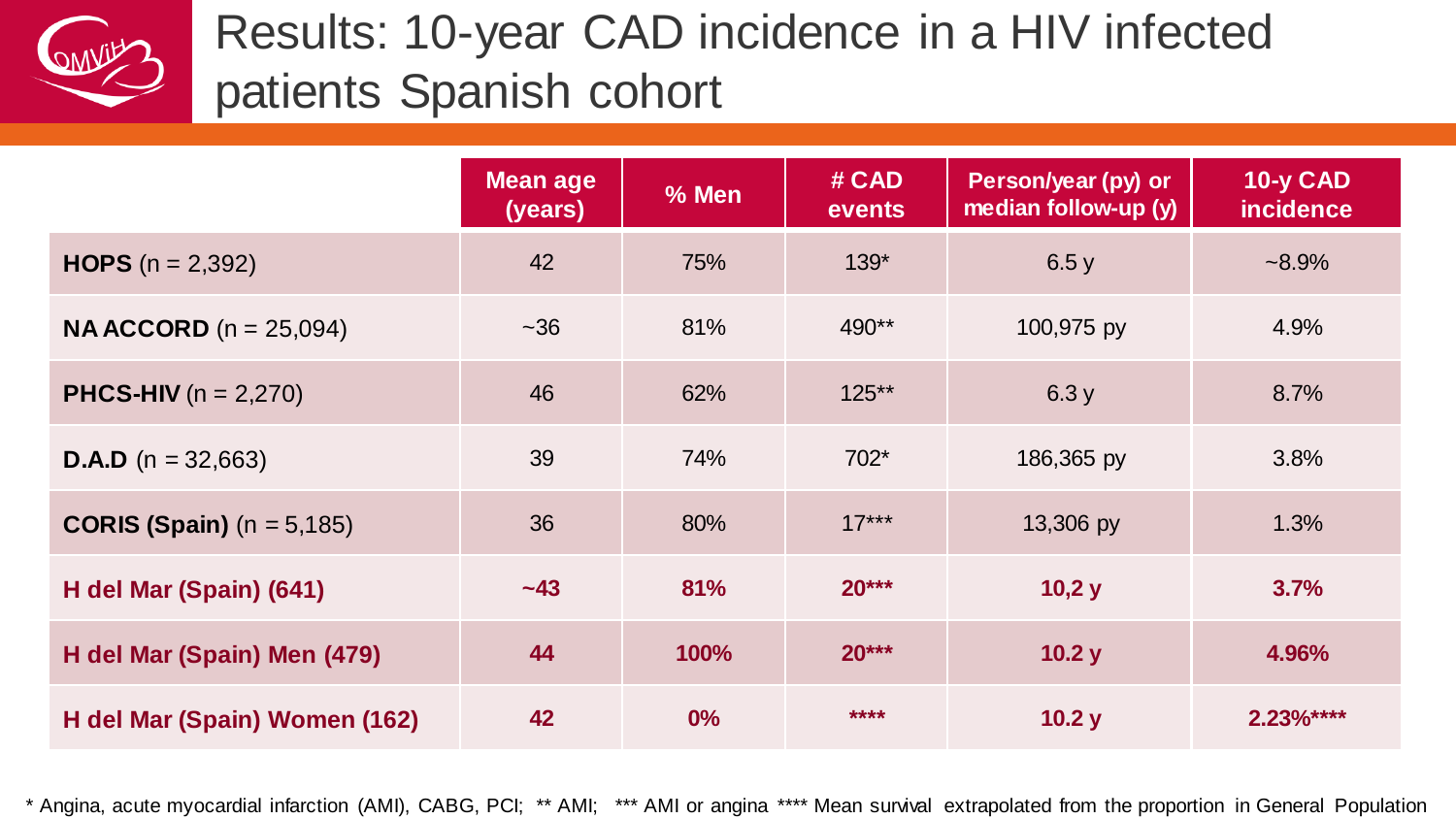

**HIV -infected**

**patients**



Si el colesterol HDL  $\geq 60$  mg/dL: riesgo real  $\approx$  riesgo x 0,5

 $Low \t < 5%$ 

If the HDL cholesterol HDL  $\geq$ 60 mg/dL: actual risk  $\approx$  risk x 0,5